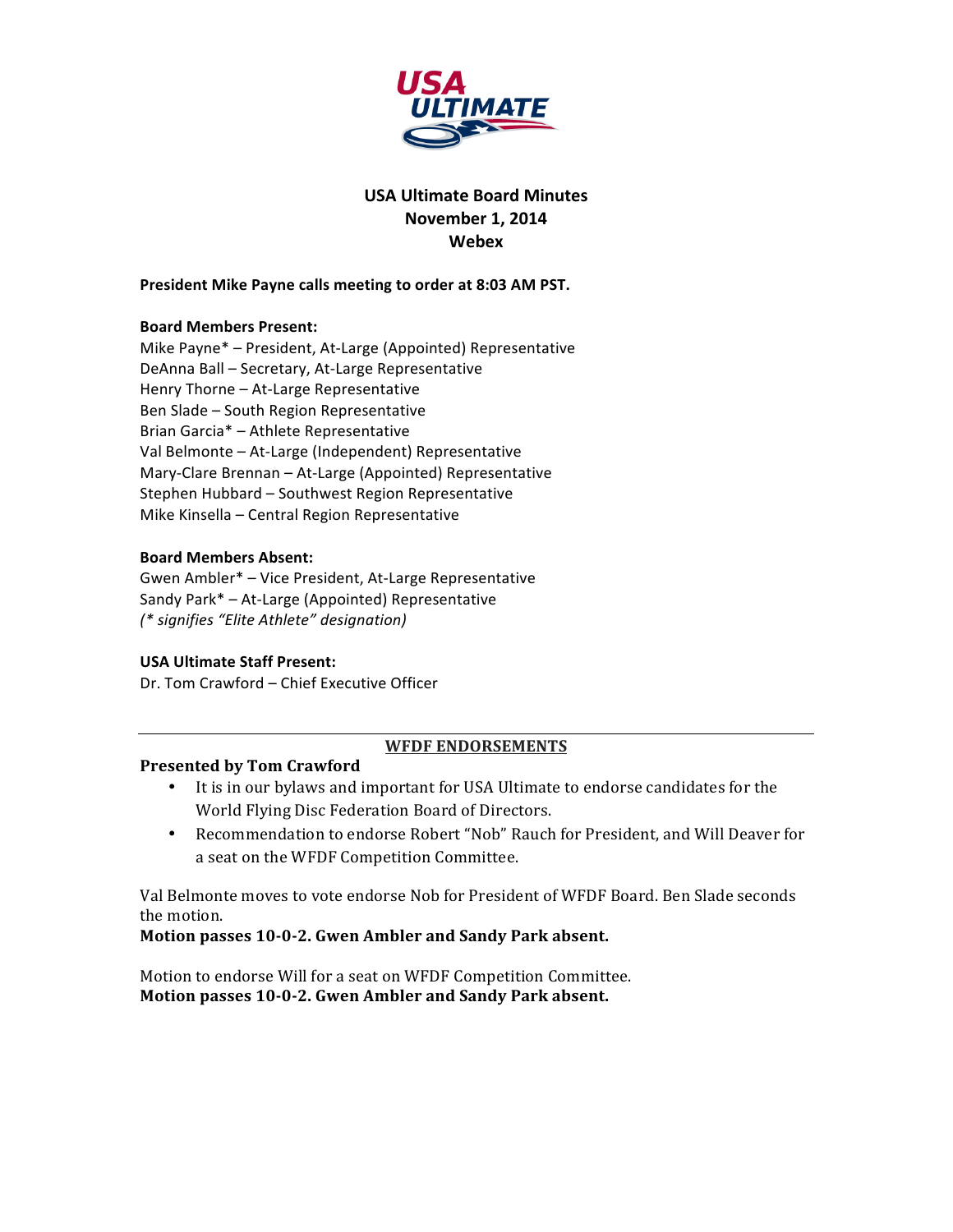

# **3Q 2014 FINANCIALS & 2015 BUDGET**

# **Present by Kathy Hendrickson and Tom Crawford**

- The organization is tracking according to the budget for 2014.
- There are no significant unbudgeted expenses anticipated through the end of 2014.
- The 2015 budget takes into account projected growth based on several factors, and is expected to cover an increase in expenses.
- The 2015 budget includes an expectation of 19% revenue growth, driven in part by 8% anticipated membership growth.
- The 2015 budget is also sufficient to cover expenses associated with the move of USA Ultimate HQ to Colorado Springs, from Boulder. This move will also, in part, be funded by allowances made by a \$50,000 grant opportunity, and potential interim housing support from Colorado Springs.
- Projected expense increase is within normal expectations for the growth of the organization and services provided.

Ben Slade moves to approve the 2015 budget as submitted. Val Belmonte seconds the motion.

# Motion passes 10-0-2. Gwen Ambler and Sandy Park absent.

# **US OLYMPIC ENDOWMENT RECOMMENDATION**

# **Presented by Kathy Hendrickson**

- Given recent USA Ultimate recognition by the US Olympic Committee, USAU has the opportunity to invest via US Olympic Endowment (USOE).
- Under this recommendation, select USAU funds that are currently in low-return fixed-income investments (CDs largely) would be invested with USOE. Investment would not interrupt funding for programs and services.
- The USOE allows for better investment opportunity (largely mutual funds) than the current investments, with low-fund fees (though important to recognize that there is more risk in mutual funds such as those in the USOE than there is in CDs).
- Not all USA Ultimate funds on hand will be invested with USOE per the Operating Reserve policy, Operating Reserve Funds (at 30% of current-year budgeted expenses) will be kept in separate, liquid fixed-income vehicles. Additionally, select funds will be kept in savings/checking for ongoing operational use.

Ben Slade moves to approve the recommendation of Investment Working Group. Brian Garcia seconds the motion.

Motion passes 10-0-2. Gwen Ambler and Sandy Park absent.

**Presented by Tom Crawford**